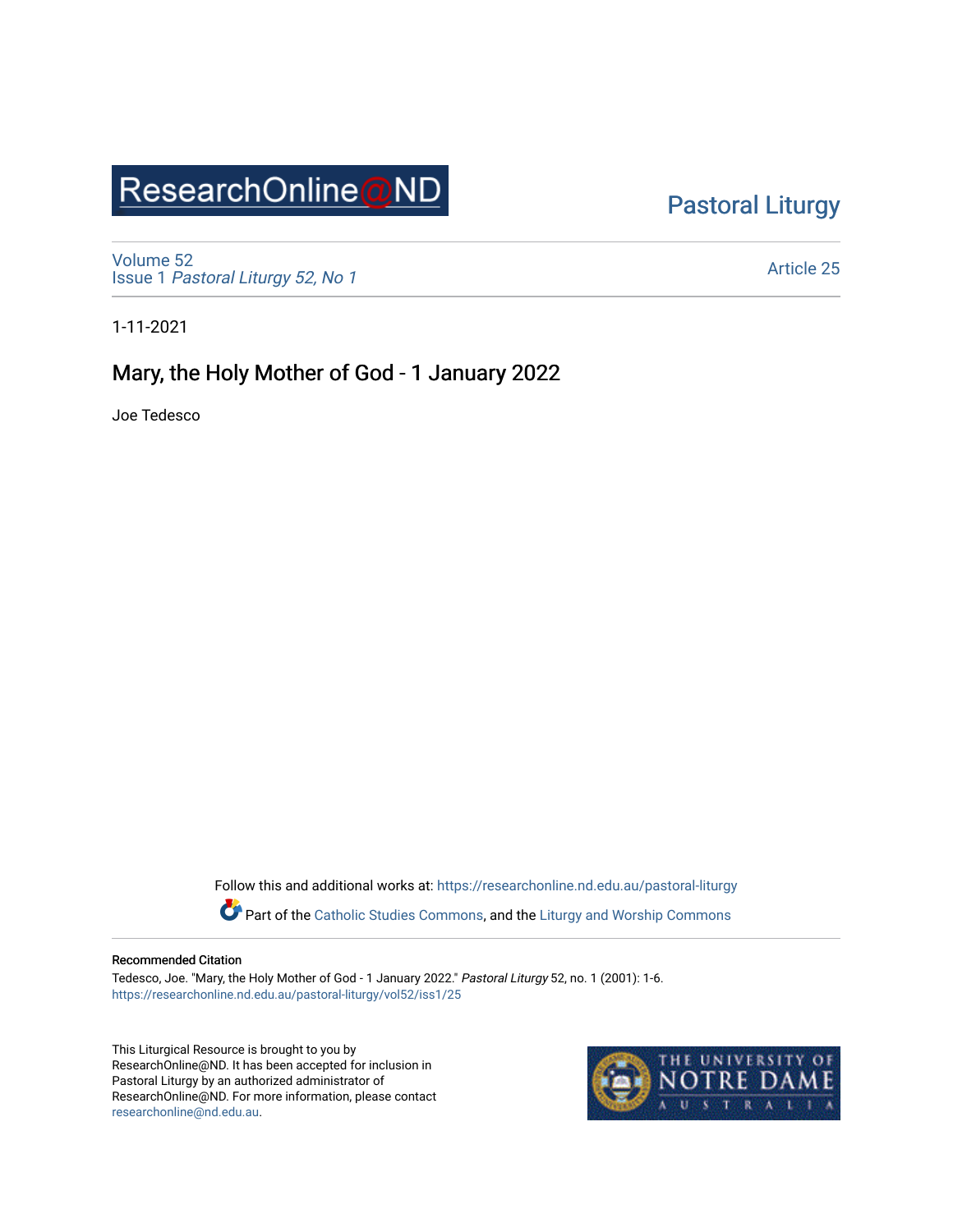

# **1 January 2022**

## Mary, the Holy Mother of God

Reflection by Joe Tedesco

### **Introduction**

The calendar year begins with the solemnity of Mary, the Holy Mother of God. As we look forward to the year ahead, this celebration reminds us that God's grace is offered every day and every day we can make an authentic response to it. Following Mary, our response allows God to become manifest in our world. This day is also declared World Day of Peace by the Holy See.

### **Penitential Act**

Use one of the *Roman Missal* texts or this optional litany form:

Lord Jesus, you came and we are redeemed. Lord, have mercy.

You came so that we are can become your heirs. Christ, have mercy.

You came to fill us with your joy and peace. Lord, have mercy.

### **Collect**

*O God, who through the fruitful virginity of Blessed Mary bestowed on the human race the grace of eternal salvation, grant, we pray, that we may experience the intercession of her, through whom we were found worthy to receive the author of life, our Lord Jesus Christ, your Son.* 

Our prayer highlights the role of Mary in the divine plan of salvation, and in this continues the liturgical sense of the Christmas season and the theology of the incarnation it embodies. As well, the collect brings out the way in which God's plans do not reflect human wisdom. After all, it is the virgin who is fruitful, and later in the petition we hear that the humble bearer of a life is carrying the author of all life. God has truly entered human history and become vulnerable to the conditions of human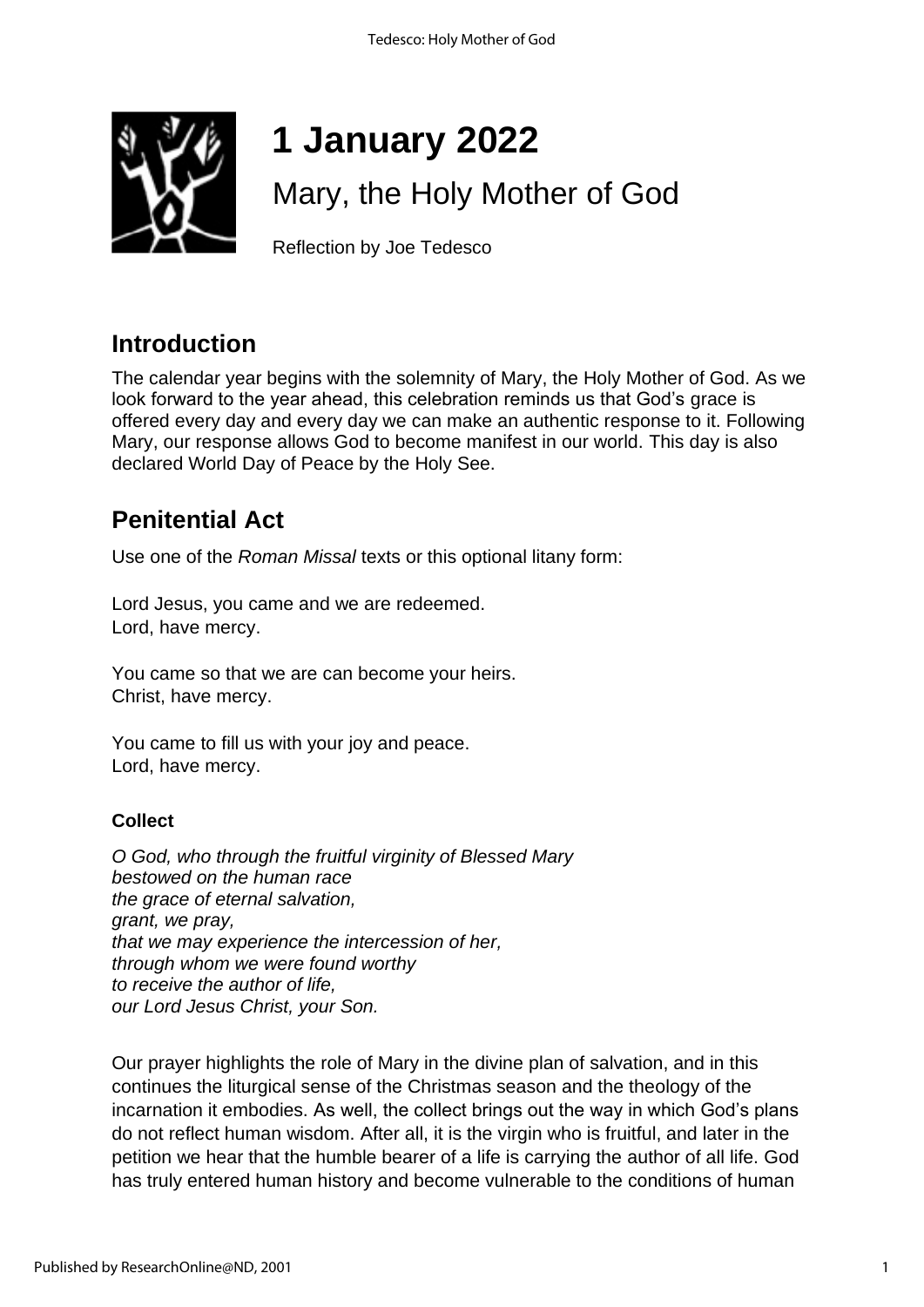and material life. As the new year begins the faithful petition that they may feel under Mary's intercession, a sentiment that resonates with the care of this mother for her newborn infant. And so, the year is commenced in prayer with the mystery of redemption, the unfathomable ways of God, the agency of the young woman, and a sense of the ongoing care of the mother.

### **First Reading**

#### **Numbers 6:22–27**

This ancient prayer that was once recited daily over the people of God, reminds us that God's perennial purpose is to bless all.

### **Responsorial Psalm**

#### **Psalm 66(67):2–3, 5–6, 8**

#### *May God bless us in his mercy.*

This psalm echoes the blessing of Moses in the first reading. With God giving blessings it is necessary for us to respond with praise and this beautiful psalm encapsulates such praise.

### **Second Reading**

#### **Galatians 4:4–7**

Through the Holy Spirit, we are called to be sons and daughters of God. This is made possible with the sending of God's Son, born of a woman.

### **Gospel Reading**

#### **Luke 2:16–21**

The shepherds visit the child Jesus and recall their experience of the angel's proclamations. Mary's response gives us another dimension of faith in practice, she reflects and contemplates these events in her heart.

### **Reflection**

Obviously, this feast day honours Mary and is appropriately part of the Christmas Octave given her part in the Christmas story. This solemnity is one of several special days that feature Mary in the liturgical calendar. But what is it about this day that is special? At the risk of sounding discourteous, why another day and why this day?

We can start by looking at the wording of our feast today; Mary, Holy Mother of God. It is something that can slide out without thought. But think about it; Mary, a woman,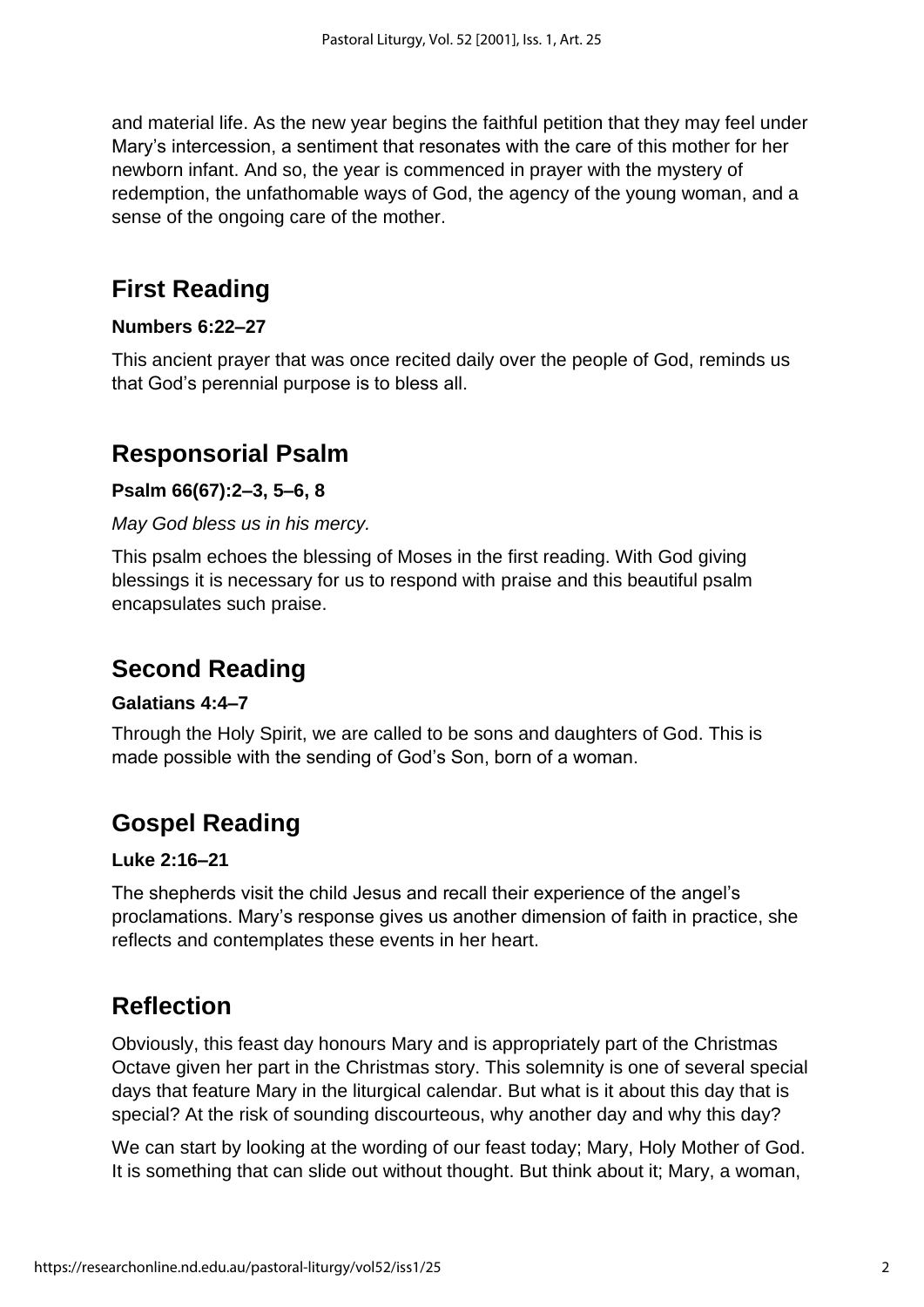is a mother of God? How can that be? How does God have a mother and still somehow remain God? This is the sort of question that vexed many, especially in earlier days of Christian history. There was a name for a particular group that had issue with it that emerged in the  $5<sup>th</sup>$  century called Nestorians. More extreme proponents of Nestorianism thought it was illogical and belittling to God to suggest that God could be 'born' at all and, likewise, suspicious of elevating Mary, a human being as any other, to such a high station. The theological concerns and responses are quite sophisticated and well beyond a simple reflection like this one, but we do know that the confrontation within the Christian tradition caused the Church to look carefully at what it meant by such phrasing and how it serves us to hang on to it.

The first thing to consider is that such a title is not primarily trying to say something about Mary in herself, but something about God and how God comes to be present in the person of Jesus Christ. It is an expression of God's nature which is to bless. The beautiful prayer that forms the First Reading known as the 'Aaronic blessing' speaks of this reality. The text from Numbers, in its poetic form, is believed to be among the oldest pieces of poetry in Sacred Scripture. It is a foundational revelation of God's nature and of what God would bring to us; blessing, peace, graciousness. Though repeated as a prayer that we may well recite for and with each other, it is, in fact, God's own blessing for God's people. It is an expression of God's very heart.

It is this very heart which is manifest in the person of Jesus. The understanding that Mary is 'the Mother of God' was important to the early church and is still held by Catholics to this day because it is a statement of how and what God blesses. Those who sought to dismiss such an understanding such as the Nestorians did not doubt that God is good and that God blesses; however, they did have trouble that God blesses through our humanity. They understood that Mary was only the mother of the humanity of Jesus, not the totality. They effectively sought to divide the divine Jesus from the human Jesus. The counter forms the kernel of the solemnity celebrated today; Mary is the mother of Jesus that is both fully human *and* fully God.

God is not a part-time God. When God wants to be 'with us', God does not do it in some half-baked approach – Mary as 'the mother of God' is a statement that God is all-in with us. A saviour came into the world in Jesus; fully God and fully human to redeem the all of humanity to be with the all of God.

Further, God's presence to us in the person of Jesus expresses God's intention to bless humanity in a particular way. Jesus is born of a woman like any other human. Jesus had, indeed, needed a mother. To be human is to be born, with all that goes along with it. A newborn is entirely dependent, requiring nourishment, protection, shelter and comfort, none of which it can provide for itself. As we grow, we still need our human family and wider communities to inform and teach us what matters and how to belong. God is present in this because God essentially has deemed this the right and proper way for humans to actually be human.

Thus, when we look on the Second Reading, we see that our blessing comes by being called children of God, that is, into a family of God. Jesus models for us the importance of being with each other in true relationship; with all the vulnerability and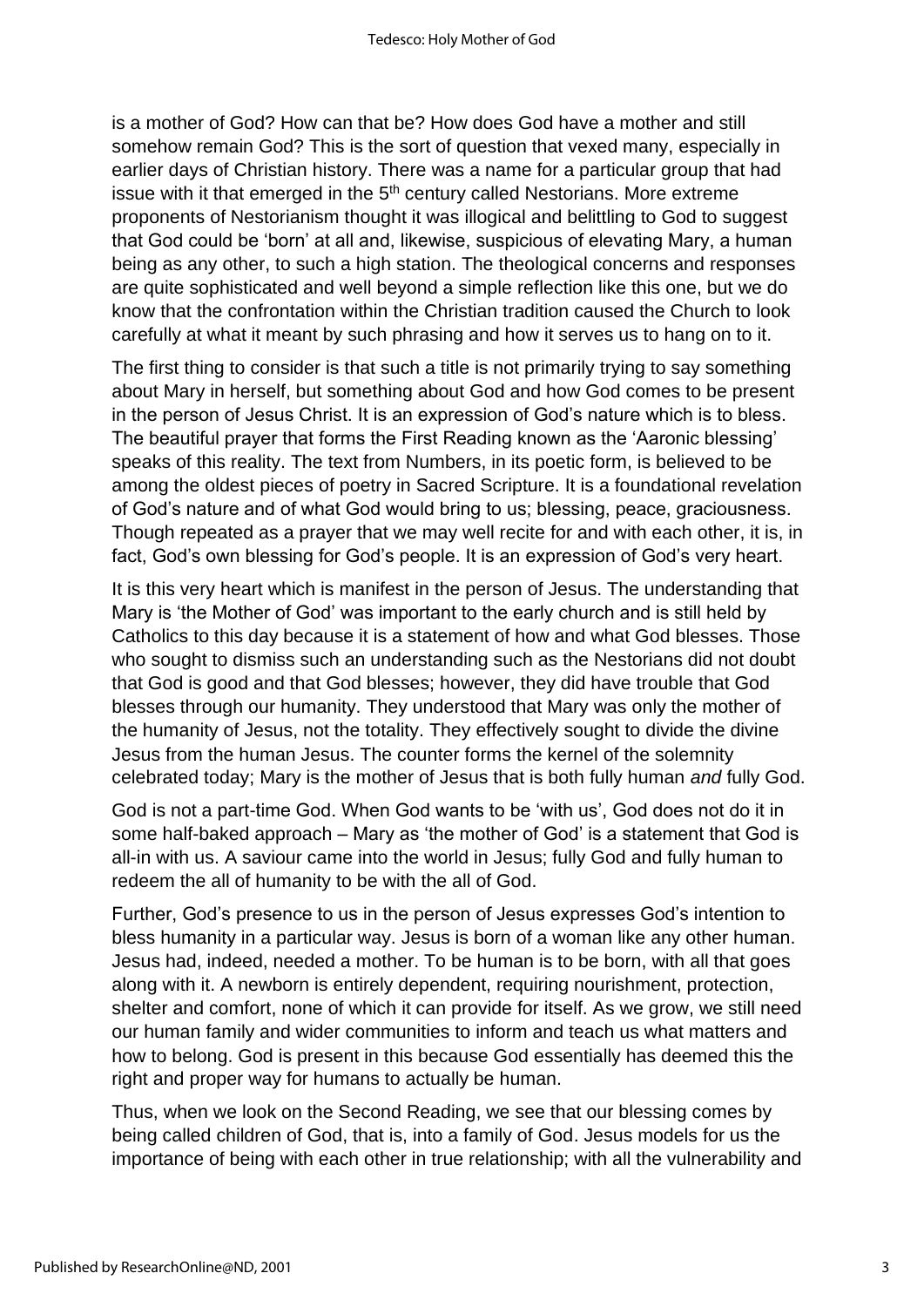strength that comes with that. Further, it reminds us that God continues to desire to bless our world through humanity; through you and through me.

Mary, Mother of God is not only a statement of the status of Mary herself, or even of Jesus (though it is that of course). Mary also provides us the model for all our lives; that is to manifest the blessing and presence of God in our world. We may not feel we're up to it, we may not feel we're good enough, we may not feel we're worthy enough. We may even have good reason to think this. Like the Nestorians, we may think that a perfect God cannot possibly be entirely entwined with an imperfect humanity. Nevertheless, God's presence through Mary's child Jesus is a statement by God's very being that we are quite good enough for God.

As we open our calendar year, we hold onto this recognition that God still desires to bless and, further, that we are interwoven in the process of this blessing nature of God. We need God's blessing every day, and every day we are invited to be God's blessing to each other. God does not wait for our perfect selves to manifest before offering blessing. Rather, God blesses through our imperfect selves. As we bring Jesus' presence to life through healing, forgiveness, goodness and humble dealing with each other, we continue the calling modelled by Mary, Mother of God and the truth that is captured in this understanding.

Let the clouds rain down the **Just One and** the earth bring forth a Saviour.

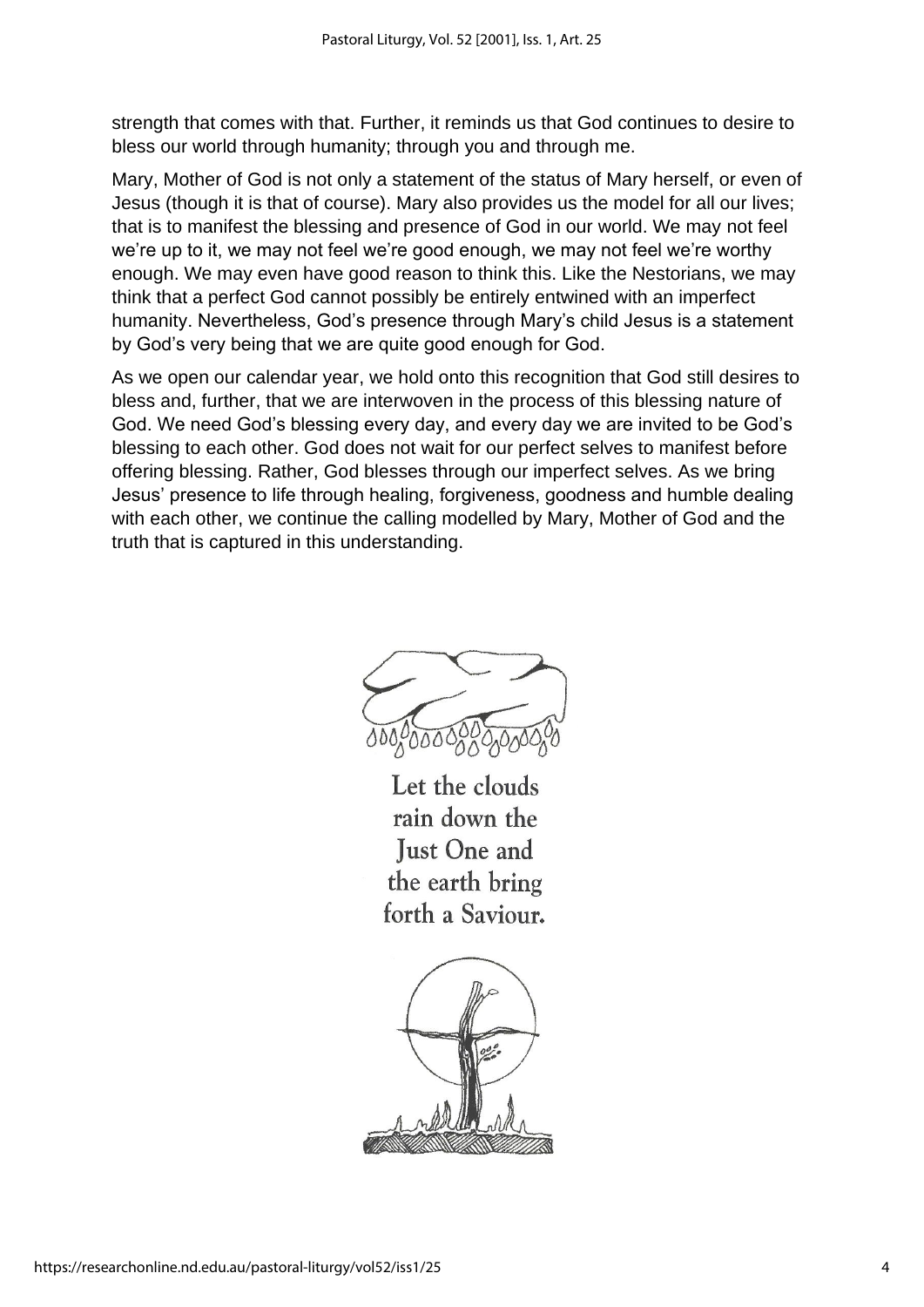## **Prayer of the Faithful**

### **Introduction**

Like Mary our mother who always put her hope in God, we now present our needs to God with humble confidence.

### **Petitions**

We pray for Francis our Pope, our Bishops, the clergy and members of the Plenary Council. With Mary, as Mother of our Church, may they find inspiration in her discipleship and willingness to be guided by the Spirit.

*(Pause)* Lord hear us OR We pray to the Lord.

We pray for the leaders of all nations, that they may be guided by the Holy Spirit to govern with integrity and fairness and to support all those who are on the front line fighting the pandemic. On this World Day of Peace, we pray that their efforts will be just and right.

*(Pause)* Lord hear us OR We pray to the Lord.

We pray for all parents, that following the example of Mary and Joseph, they may lovingly raise their children to know and love God.

*(Pause)* Lord hear us OR We pray to the Lord.

We pray for couples experiencing infertility or the loss of a child, that God will give them comfort, strength and hope in their time of grief.

*(Pause)* Lord hear us OR We pray to the Lord.

We pray for the needs of the community gathered here today, that strengthened by God's grace and the intercession of Mary, we will continually conform our lives to God's will and work towards peace in every aspect of our lives.

*(Pause)* Lord hear us OR We pray to the Lord.

We pray for those suffering ill health in mind, body and spirit, particularly those suffering from the pandemic. May they be restored through the care of those who love them.

*(Pause)* Lord hear us OR We pray to the Lord.

### **Conclusion**

We offer these needs to our loving God with complete confidence that they will be answered. We make these prayers through the power of the Spirit and in the name of Christ our Lord.

**Amen.**